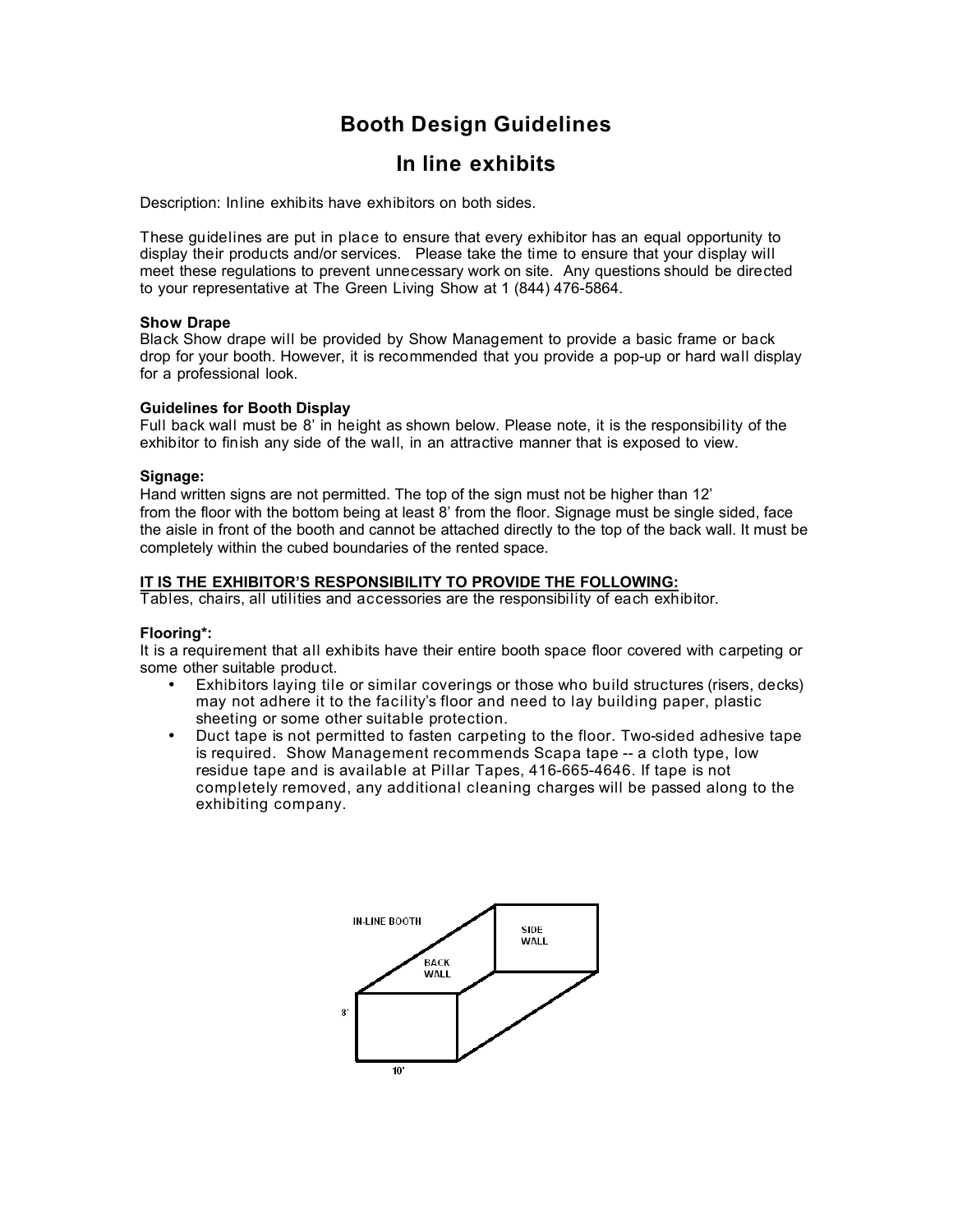# **Booth Design Guidelines**

# **Corner exhibits**

Description: Corner exhibits have exhibitors on one side only.

These guidelines are put in place to ensure every exhibitor has equal opportunity to display their products and/or services. Please take the time to ensure that your display will meet these regulations to prevent unnecessary work on site. Any questions should be directed to your representative at The Green Living Show at 1 (844) 476-5864.

### **Show Drape**

Black Show drape will be provided by Show Management to provide a basic frame or back drop for your booth; however, it is recommended that you provide pop-up or hard wall display for a professional look.

### **Guidelines for Booth Display**

Full back wall must be 8' in height and have 8' sidewalls as shown below. A sidewall is optional on the side of the booth that does not have an adjoining exhibitor. It is the responsibility of the exhibitor to finish any side of the wall, in an attractive manner, which is exposed to view.

### **Signage:**

Hand written signs are not permitted. The top of the sign must not be higher than 12' from the floor with the bottom being at least 8' from the floor. Signage must be single sided, face the aisle, finished on the back side and cannot be directly attached to the top of the back wall. It must be completely contained within the cubed boundaries of the rented space.

### **IT IS THE EXHIBITOR'S RESPONSIBILITY TO PROVIDE THE FOLLOWING:**

Tables, chairs, all utilities and accessories are the responsibility of each exhibitor.

# **Flooring\*:**

All exhibits must have their entire booth space floor covered with carpeting or some other suitable product.

- Exhibitors laying tile or similar coverings or those who build structures (risers, decks) may not adhere it to the facility's floor and need to lay building paper, plastic sheeting or some other suitable protection first.
- Duct tape is not permitted to fasten carpeting to the floor. Two-sided adhesive tape is required. Show Management recommends Scapa tape -- a cloth type, low residue and is available at Pillar Tapes, 416-665-4646. If tape is not completely removed, any additional cleaning charges will be passed along to the exhibiting company.

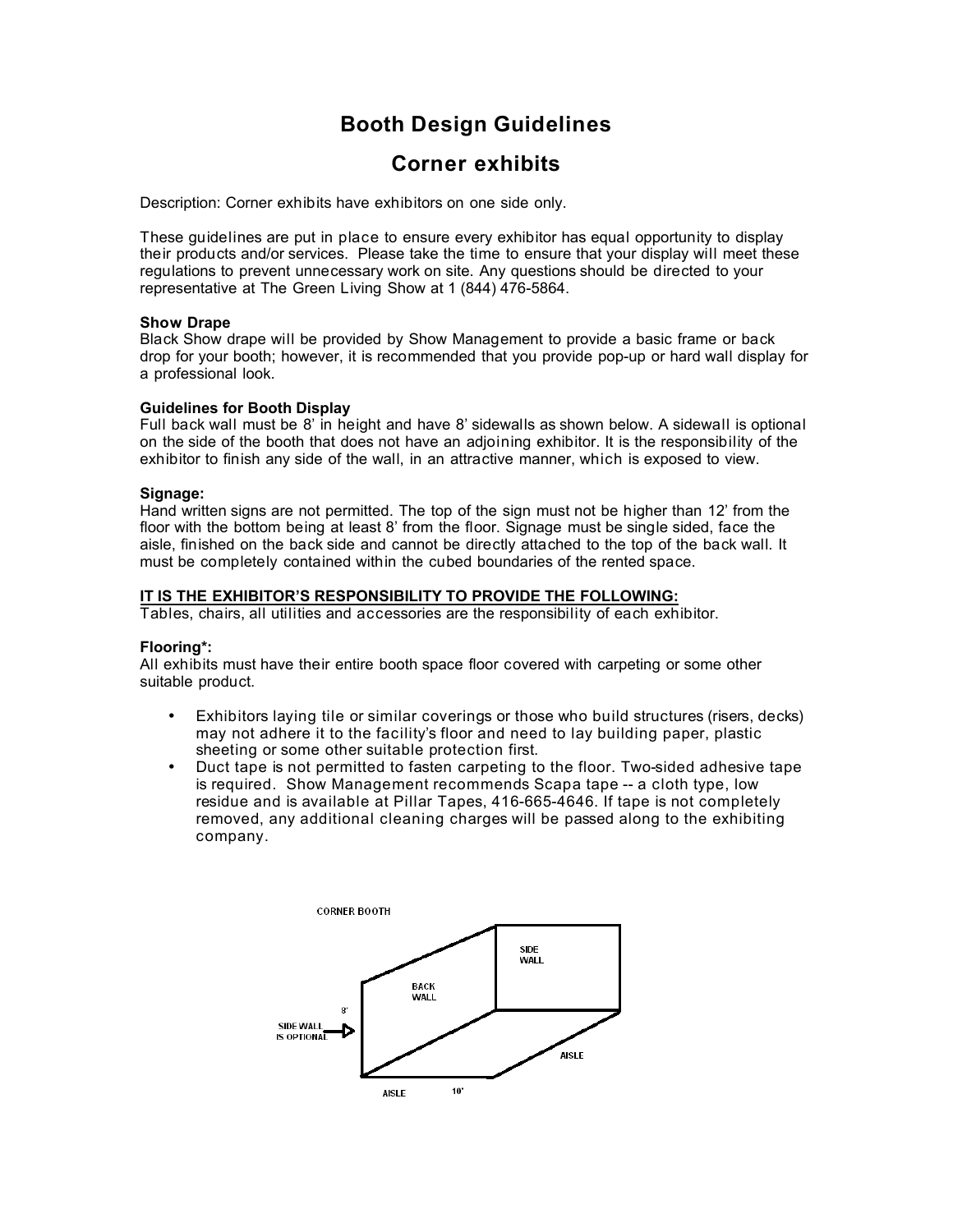# **Booth Design Guidelines**

# **Peninsula exhibits**

Description: Peninsula exhibits have 1 adjoining exhibitor and 3 sides open to aisles

These guidelines put in place ensure that every exhibitor has an equal opportunity to display their products and/or services. Please take the time to ensure that your display will meet these regulations to prevent unnecessary work on site. Any questions should be directed your representative at The Green Living Show at 1 (844) 476-5864.

# **Show Drape**

Black show drape will be provided by Show Management to provide a basic frame or back drop for your booth; however, it is recommended that you provide pop-up or hard wall display for a professional look.

### **Guidelines for Booth Display**

Full back wall must be 8' in height as show below. Walls are not permitted along any aisle, unless preauthorized. It is the responsibility of the exhibitor to finish any side of a wall, in an attractive manner, which is exposed to view.

### **Signage:**

Hand written signs are not permitted. Top of the sign must not be higher than 15' from the floor with the bottom being at least 8' from the floor. Signage must be finished on all sides and hung in a way so as not to interfere with any other exhibitor. It cannot be attached to the top of the back wall. It must be completely within the cubed boundaries of the rented space. Signage may be suspended from the ceiling by making prior arrangements with Metro Toronto Convention Centre.

# **IT IS THE EXHIBITOR'S RESPONSIBILITY TO PROVIDE THE FOLLOWING:**

Tables, chairs, all utilities and accessories are the responsibility of each exhibitor.

# **Flooring\*:**

All exhibits must have their entire booth space floor covered with carpeting or some other suitable product.

- Exhibitors laying tile or similar coverings or those who build structures (risers, decks) may not adhere it to the facility's floor and need to lay building paper, plastic sheeting or some other suitable protection first.
- Duct tape is not permitted to fasten carpeting to the floor. Two-sided adhesive tape is required. Show Management recommends Scapa tape -- a cloth type, low residue and is available at Pillar Tapes, 416-665-4646. If tape is not completely removed, any additional cleaning charges will be passed along to the exhibiting company.